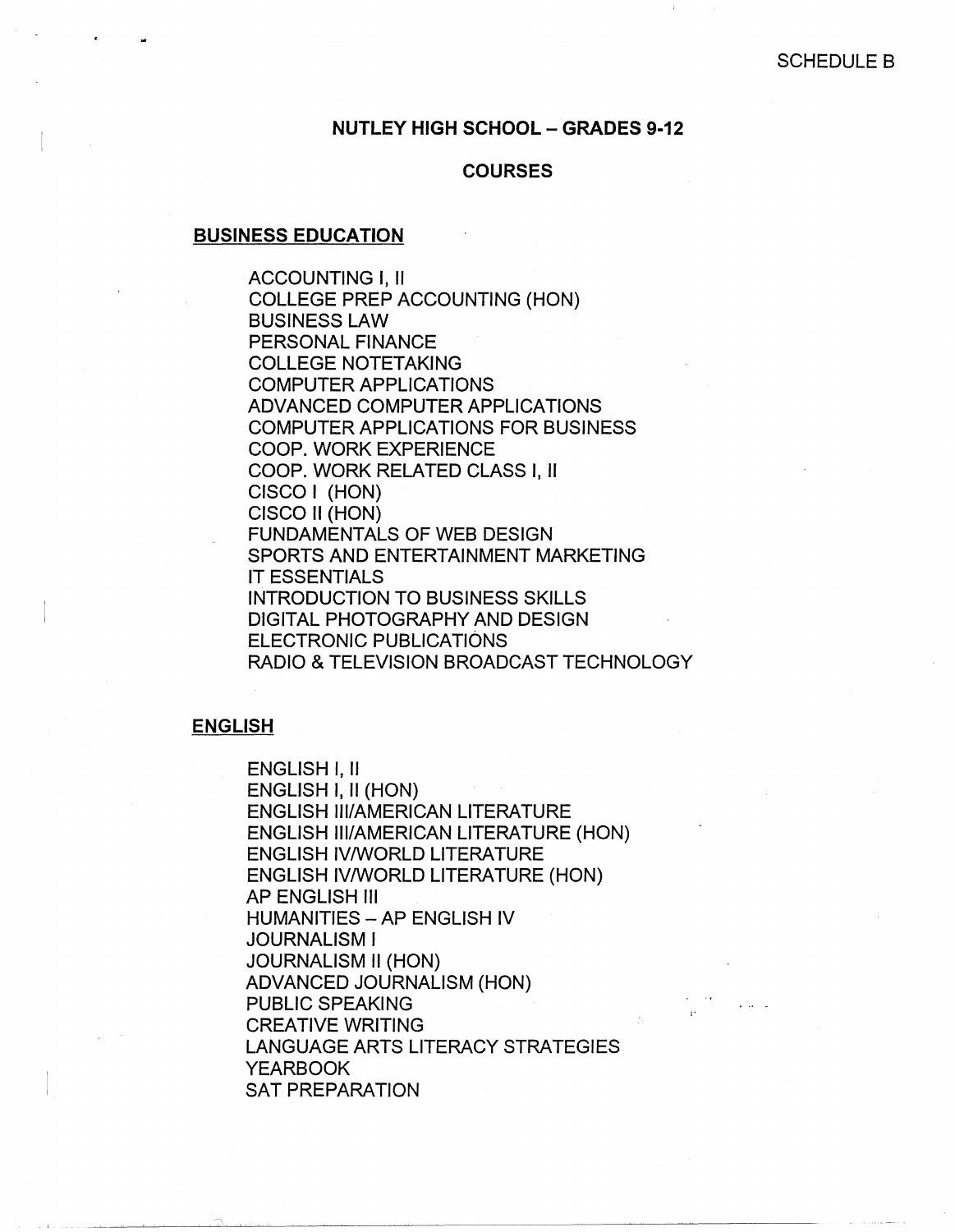# **MATHEMATICS**

PRE-ALGEBRA TRANSITION MATH INTEGRATED MATH ALGEBRA I, II BASIC ALGEBRA I, II PLANE GEOMETRY BASIC GEOMETRY SELECTED TOPICS IN MATHEMATICS PRECALCULUS ACCELERATED ALGEBRA II (HON) ACCELERATED GEOMETRY (HON) ADVANCED MATHEMATICS (HON) AP CALCULUS CALCULUS (HON) MATHEMATICS-BASIC SKILLS AP STATISTICS MATH ANALYSIS

### **MUSIC**

CONCERT BAND CHAMBER SINGERS CHORALETTES MUSIC FUNDAMENTALS I, II **ORCHESTRA OCTETS** JAZZ ENSEMBLE CONCERT CHOIR INSTRUMENTAL LESSONS INSTRUMENTAL/VOCAL (HON)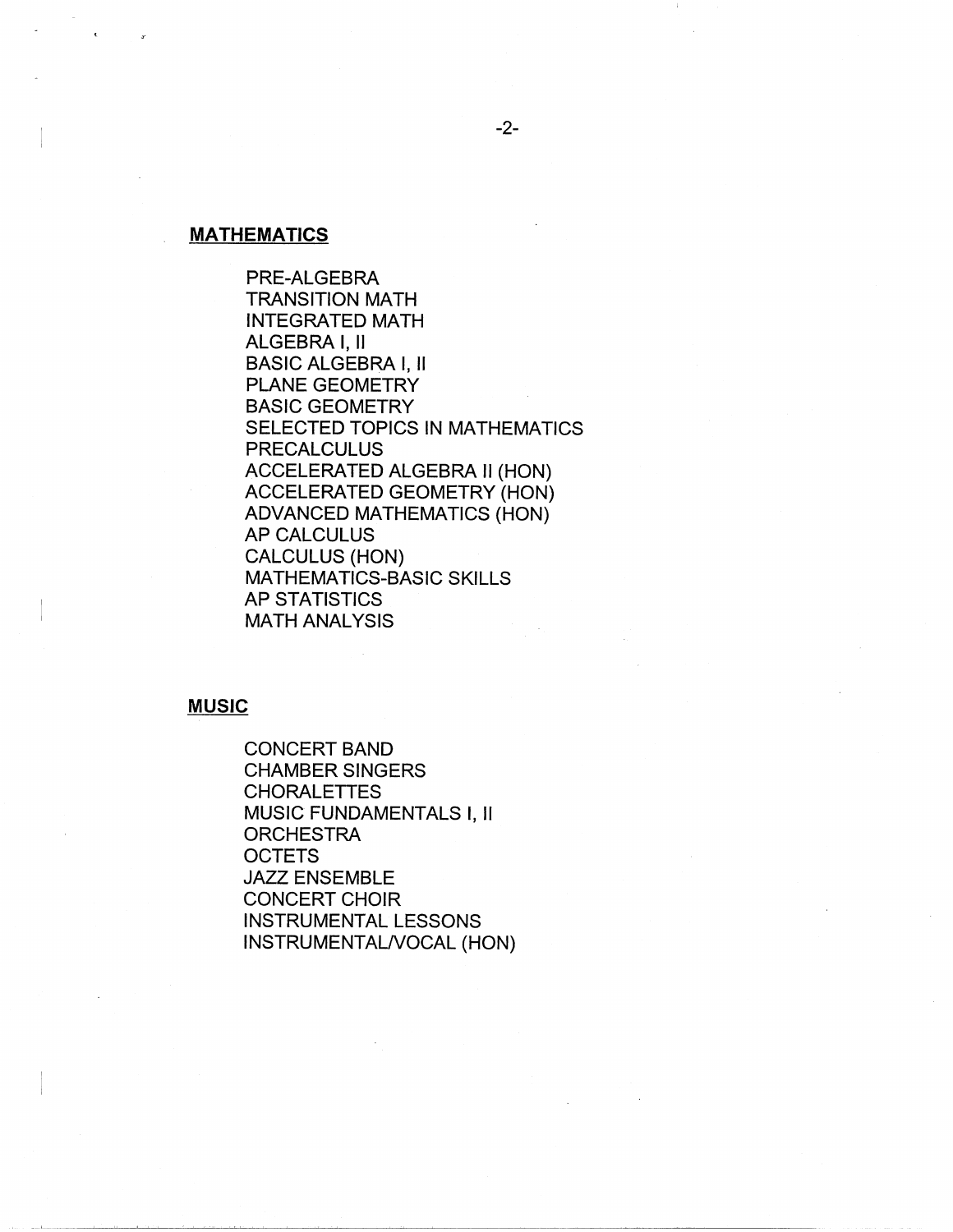## **FINE/INDUSTRIAL ARTS**

ART I, II ADVANCED ART PRACTICAL ELECTRICITY **ELECTRONICS** ADVANCED ELECTRONICS MECHANICAL DRAWING I **MECHANICAL DRAWING II** (Residential Architectural Design) MECHANICAL DRAWING Ill (Civil Architectural Design) MECHANICAL DRAWING IV (Senior Architectural Design) METALS I (Metalworking) METALS II (Metal Fabrication) METALS Ill (Advanced Metals) WOODS I (Woodworking) WOODS II (Furniture Fabrication) WOODS Ill (Carpentry) PHOTOGRAPHY CULINARY ARTS ADVANCED CULINARY ARTS

#### **WORLD LANGUAGES**

FRENCH I, 11, Ill FRENCH II, III, IV (HON) **AP FRENCH V** ITALIAN I, II, Ill ITALIAN II, III, IV, V, (HON) AP ITALIAN V SPANISH I, 11, Ill SPANISH II, III, IV, V (HON) **AP SPANISH V** LATIN I, II, Ill LATIN II, III, IV (HON) AP LATIN V ENGLISH AS A SECOND LANGUAGE I, II, Ill SPANISH FOR HERITAGE SPEAKERS I, II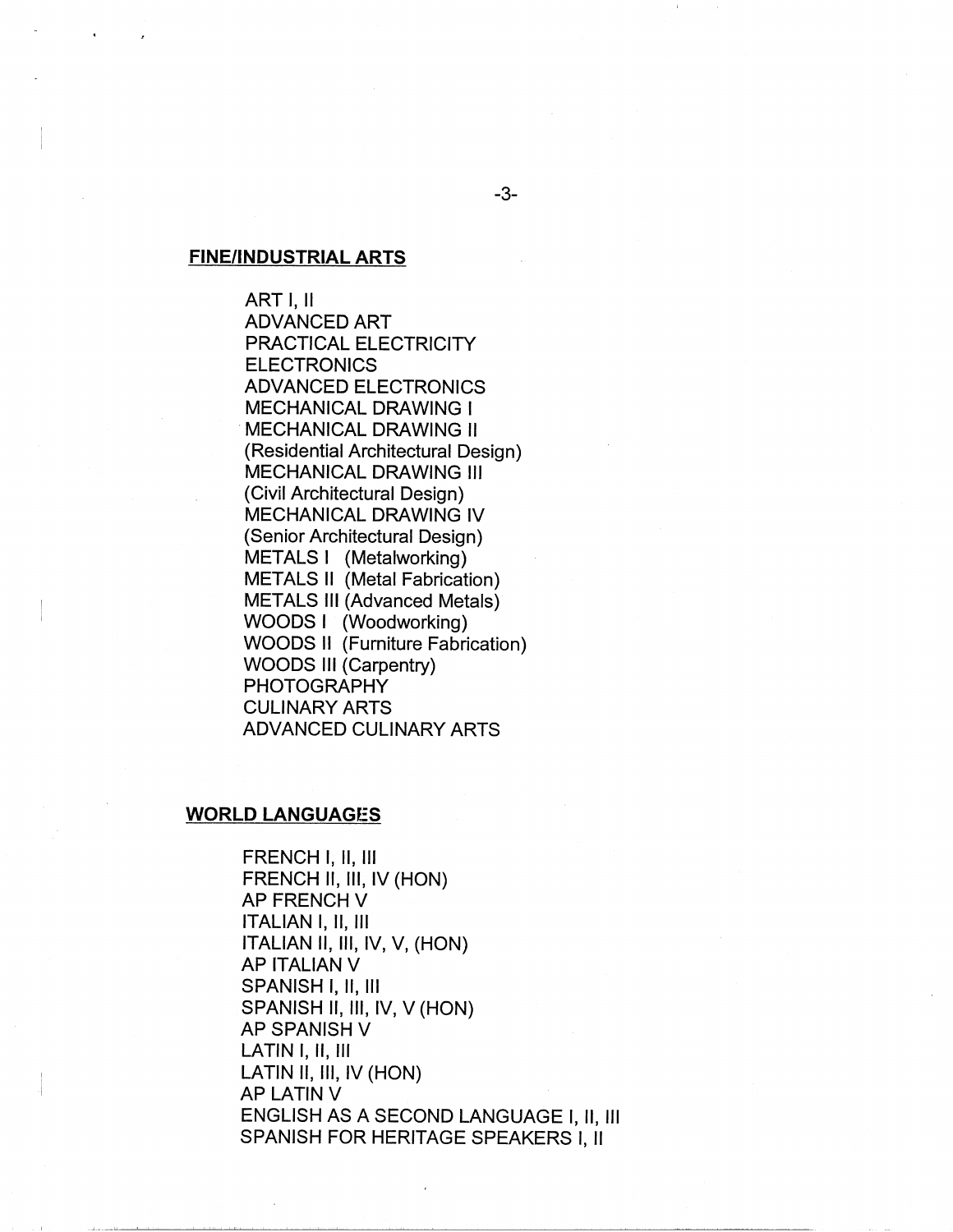#### **SCIENCE**

EARTH/SPACE SCIENCE ENVIRONMENTAL SCIENCE FORENSIC SCIENCE COLLEGE BIOLOGY ACCELERATED BIOLOGY (HON) PHYSICAL SCIENCE BIOLOGY FOR LIVING CHEMISTRY (HON) COLLEGE CHEMISTRY MICROBIOLOGY **PHYSICS** HUMAN PHYSIOLOGY HUMAN PHYSIOLOGY (HON) AP BIOLOGY AP CHEMISTRY AP PHYSICS AP ENVIRONMENTAL SCIENCE HEALTH DYNAMICS PHYSICS HONORS

### **SOCIAL STUDIES**

EUROPEAN HISTORY RUSSIAN/EAST ASIAN HISTORY (HON) **WORLD CULTURES** WORLD CULTURES (HON) UNITED STATES HISTORY I UNITED STATES HISTORY I (HON) UNITED STATES HISTORY II UNITED STATES HISTORY II (HON) **SOCIOLOGY** AP GOVERNMENT AND POLITICS AP UNITED STATES HISTORY MACRO ECONOMICS AP ECONOMICS MACRO ARCHAEOLOGY OF ANCIENT WORLD AP HUMAN GEOGRAPHY

### **PHYSICAL EDUCATION**

PHYSICAL EDUCATION I, II, Ill, IV HEALTH I, II, III, IV

Dated: May 3, 2007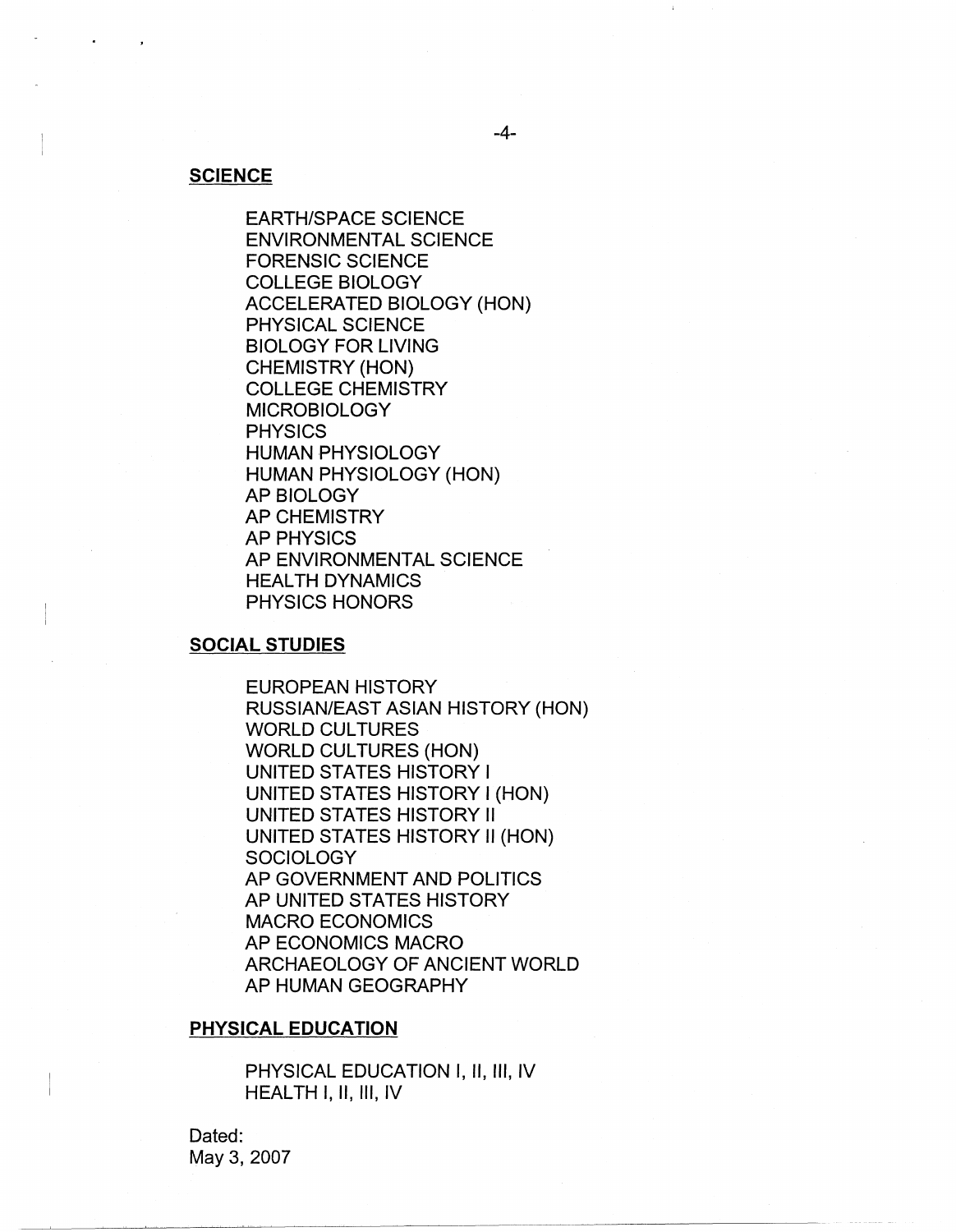### **FRANKLIN SCHOOL**

 $\pm$ 

### **GRADE 7 CURRICULUM**

ENGLISH AS A SECOND LANGUAGE - STUDY SKILLS ENGLISH AS A SECOND LANGUAGE ENGLISH ENGLISH VECTOR ENGLISH (IC) ENGLISH (INC) ENGLISH - SLD WILSON READING - SLD SOCIAL STUDIES SOCIAL STUDIES VECTOR SOCIAL STUDIES (INC) SOCIAL STUDIES - SLD ALGEBRA I MATHEMATICS VECTOR MATHEMATICS 2, 3, 4 MATHEMATICS 4 (INC) MATHEMATICS - SLD **SCIENCE** SCIENCE VECTOR SCIENCE (INC) SCIENCE - SLD SPANISH IA FRENCH IA LATIN IA ITALIAN IA **CHORALE** CONCERT CHOIR **DEBONAIRES** BAND **ORCHESTRA** INSTRUMENTAL MUSIC LANGUAGE ARTS LITERATURE/WRITING LANGUAGE ARTS STRATEGIES MATHEMATICS STRATEGIES RESOURCE CENTER SUPPORT PRACTICAL ARTS ART? GENERAL MUSIC 7 KEY TYPING 7 COMPUTER APPLICATION 7 FINE ARTS PHYSICAL EDUCATION HEALTH LIFE CENTER CAREER EDUCATION STUDY SKILLS

Dated: May 3, 2007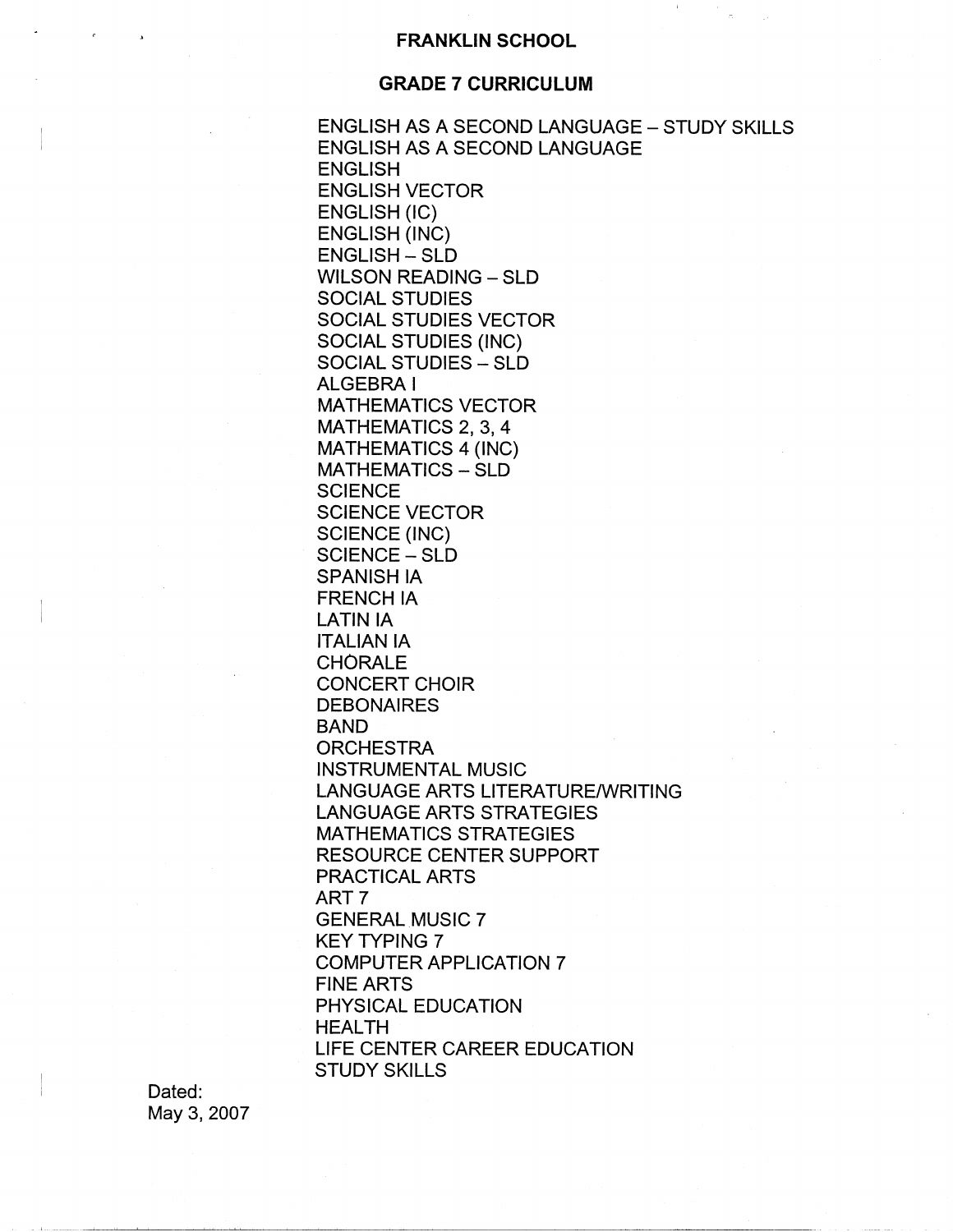### **GRADE 8 CURRICULUM**

ENGLISH AS A SECOND LANGUAGE - STUDY SKILLS ENGLISH AS A SECOND LANGUAGE ENGLISH ENGLISH VECTOR ENGLISH (IC) ENGLISH (INC) ENGLISH - SLD WILSON READING - SLD SOCIAL STUDIES SOCIAL STUDIES VECTOR SOCIAL STUDIES (INC) SOCIAL STUDIES - SLD ALGEBRA I ACCELERATED GEOMETRY PLANE GEOMETRY MATHEMATICS 2, 3, 4 MATHEMATICS 4 (INC) MATHEMATICS - SLD **SCIENCE** SCIENCE VECTOR SCIENCE (INC) SCIENCE - SLD SPANISH IB FRENCH IB ITALIAN IB LATIN IB LITERATURE/MEDIA CONNECTIONS CHORALE CONCERT CHOIR **DEBONAIRES** BAND **ORCHESTRA** INSTRUMENTAL MUSIC LANGUAGE ARTS STRATEGIES MATHEMATICS STRATAGIES RESOURCE ROOM SUPPORT KEYBOARDING/WORD PROCESSING LIFE SKILLS VISUAL ARTS COMPREHENSION STRATEGIES/WRITING ADVANCED ART CREATIVE ARTS PHYSICAL EDUCATION HEALTH LIFE CENTER CAREER EDUCATION STUDY SKILLS

Dated: May 3, 2007

 $\mathbf{q} = \mathbf{q}$  .